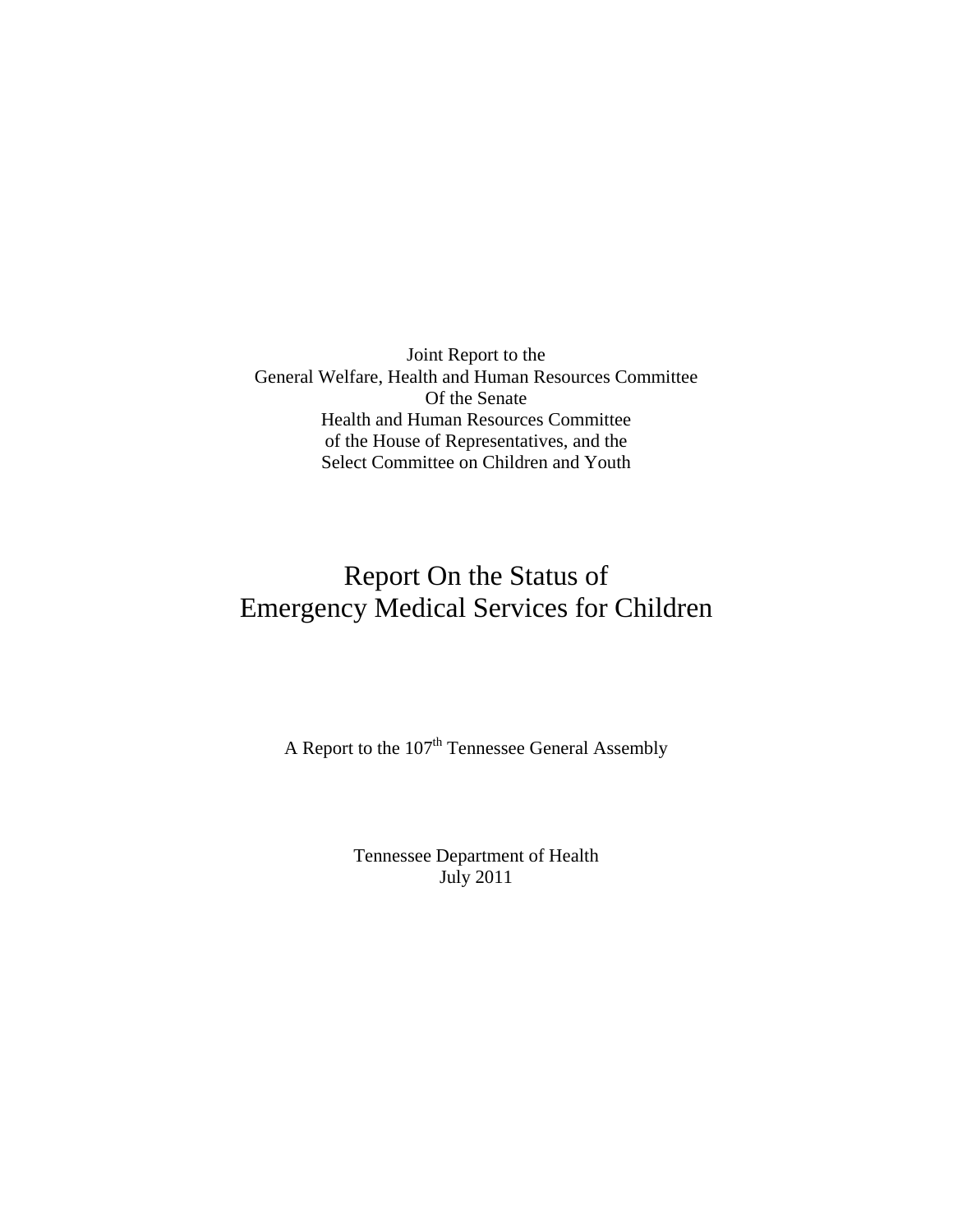

#### TENNESSEE DEPARTMENT OF HEALTH BUREAU OF HEALTH LICENSURE AND REGULATION 220 ATHENS WAY, SUITE 104 PLAZA 1 METROCENTER NASHVILLE, TENNESSEE 37243 615.741.8402 office 615.741.5542 fax

#### BOARD FOR LICENSING HEALTH CARE FACILITIES EMERGENCY MEDICAL SERVICES BOARD

July 1, 2011

The Honorable Rusty Crowe, Chair Senate General Welfare, Health and Human Resources Committee 321 Ware Memorial Building Nashville, Tennessee 37243

Dear Senator Crowe:

As required by Tennessee Code Ann. §68-11-251 and §68-140-521, we are pleased to submit the annual report on the Emergency Medical Services for Children (EMS-C) program; the Board for Licensing Health Care Facilities and the Emergency Medical Services Board collaborated with the Committee on Pediatric Emergency Care (CoPEC) in preparation of the report. The EMS-C program focuses primarily on pediatric pre-hospital and hospital care, with consideration for injury prevention, disaster preparedness, and quality improvement. This report reflects activities and accomplishments of the Board for Licensing Health Care Facilities and the Emergency Medical Services Board in meeting national EMS-C objectives.

Improving the availability and quality of children's health care is a major goal for the State of Tennessee and the Department of Health. Our boards help coordinate the role of Tennessee's medical facilities and emergency medical services in providing appropriate pediatric emergency care.

Respectfully submitted,

Larry Arnold, M.D., Chair Board for Licensing Health Care Facilities

Larry Q. Griffin, Chair Emergency Medical Services Board

C: Susan R. Cooper, MSN, RN, Commissioner Tennessee Department of Health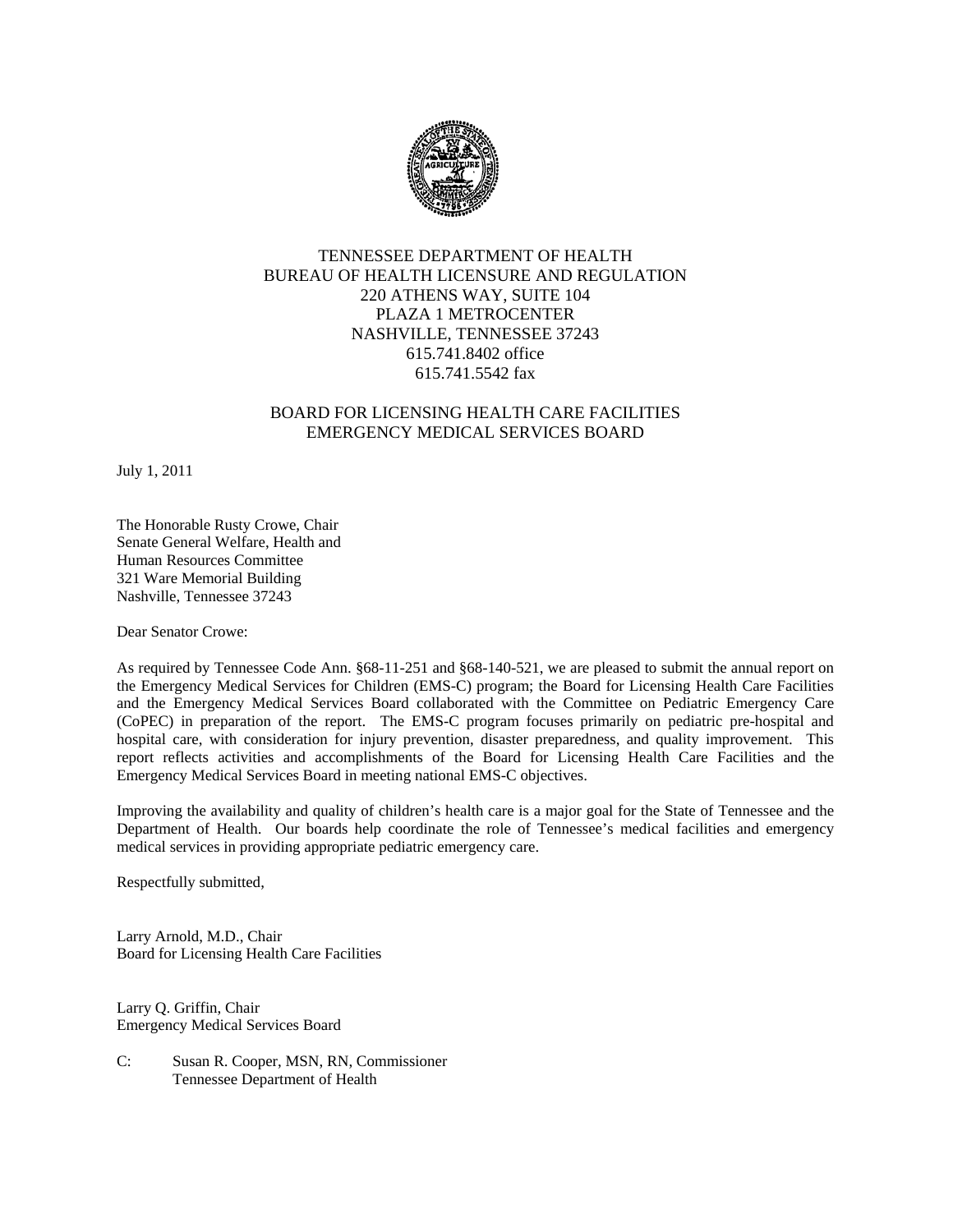

#### TENNESSEE DEPARTMENT OF HEALTH BUREAU OF HEALTH LICENSURE AND REGULATION 220 ATHENS WAY, SUITE 104 PLAZA 1 METROCENTER NASHVILLE, TENNESSEE 37243 615.741.8402 office 615.741.5542 fax

#### BOARD FOR LICENSING HEALTH CARE FACILITIES EMERGENCY MEDICAL SERVICES BOARD

July 1, 2011

The Honorable Glen Casada, Chairman House Health and Human Resources Committee 21 Legislative Plaza Nashville, Tennessee 37243

Dear Representative Casada:

As required by Tennessee Code Ann. §68-11-251 and §68-140-521, we are pleased to submit the annual report on the Emergency Medical Services for Children (EMS-C) program; the Board for Licensing Health Care Facilities and the Emergency Medical Services Board collaborated with the Committee on Pediatric Emergency Care (CoPEC) in preparation of the report. The EMS-C program focuses primarily on pediatric pre-hospital and hospital care, with consideration for injury prevention, disaster preparedness, and quality improvement. This report reflects activities and accomplishments of the Board for Licensing Health Care Facilities and the Emergency Medical Services Board in meeting national EMS-C objectives.

Improving the availability and quality of children's health care is a major goal for the State of Tennessee and the Department of Health. Our boards help coordinate the role of Tennessee's medical facilities and emergency medical services in providing appropriate pediatric emergency care.

Respectfully submitted,

Larry Arnold, M.D., Chair Board for Licensing Health Care Facilities

Larry Q. Griffin, Chair Emergency Medical Services Board

C: Susan R. Cooper, MSN, RN, Commissioner Tennessee Department of Health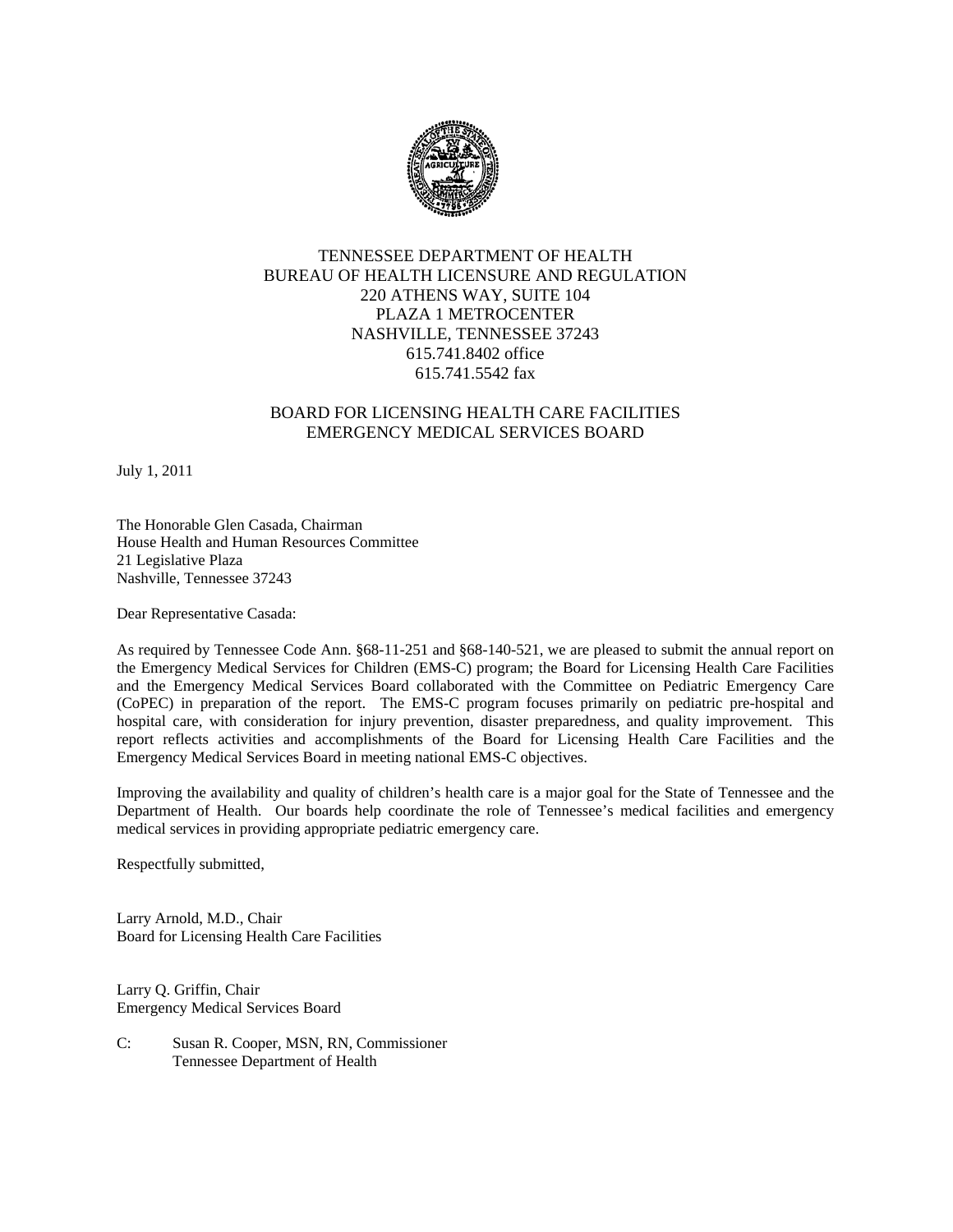Joint Annual Report of The Board for Licensing Health Care Facilities And the Emergency Medical Services Board To the Tennessee General Assembly General Welfare Committee of the Senate Health and Human Resources Committee of the House of Representatives Select Committee on Children and Youth On the Status of Emergency Medical Services for Children

July 1, 2011

## **I. Requirement of the Report**

Tennessee Code Annotated 68-11-251 requires that the Board for Licensing Health Care Facilities and the Emergency Medical Services Board in collaboration with the Committee on Pediatric Emergency Care shall jointly prepare an annual report on the current status of emergency medical services for children (EMS-C) and on continuing efforts to improve such services beginning July 1, 1999.

The mission is "To ensure that every child in Tennessee receives the best pediatric emergency care in order to eliminate the effects of severe illness and injury."

The vision statement is: "To be the foremost advocate for children throughout the continuum of care in Tennessee and the nation."

# **II. 2010-2013 Strategic Planning for Committee on Pediatric Emergency Care (CoPEC)**

A comprehensive strategic plan was included in last year's annual report.

Below is a brief synopsis of the efforts toward reaching the five goals and their respective objectives. For further details please refer to Appendix A 2010-2013 Strategic Plan.

The five goals include: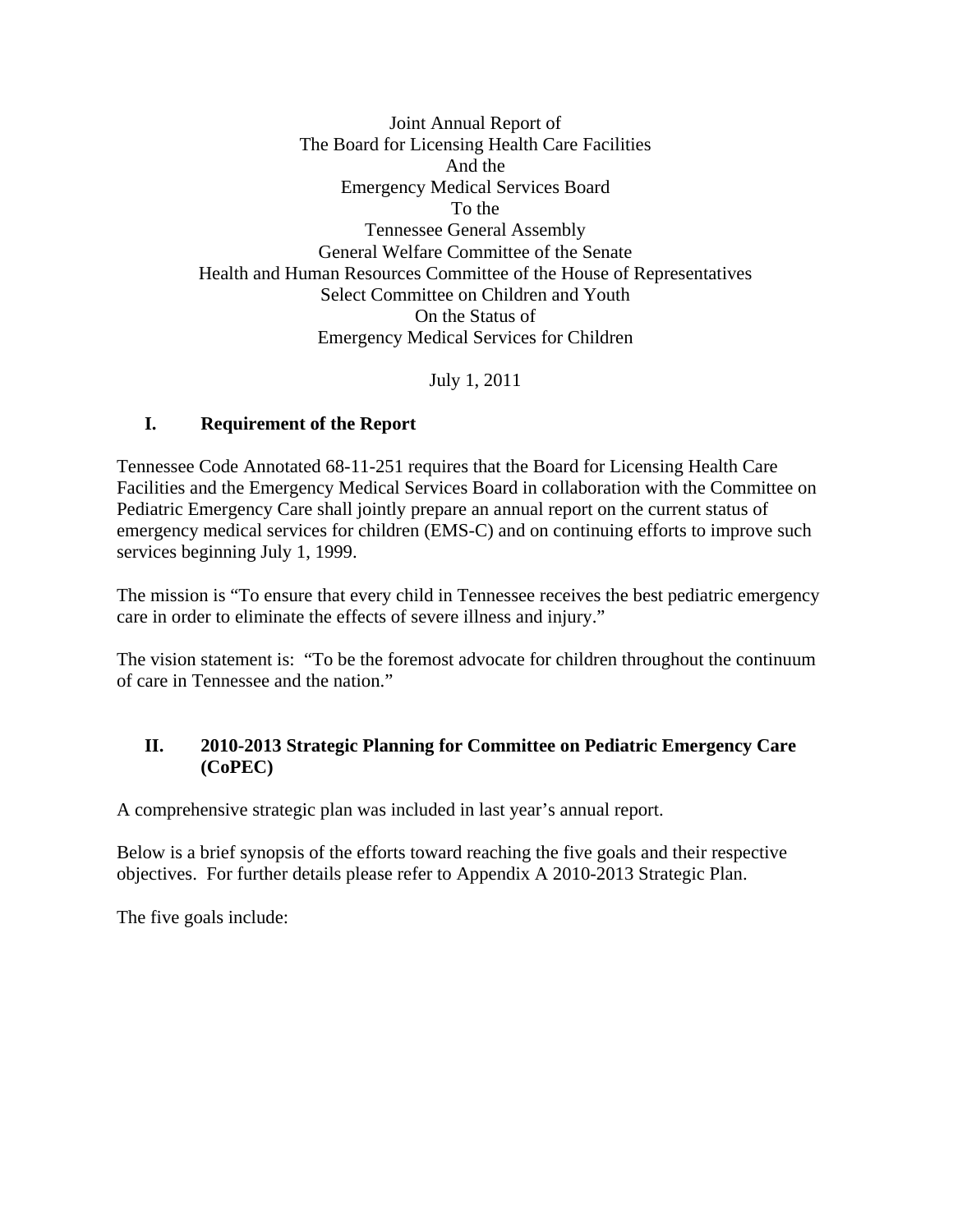**1. To exceed the national EMSC performance measures. Statement of Direction: EMSC performance measures are part of the foundation for providing quality pediatric emergency** care. In order to measure the effectiveness of federal grant programs, the Health Resources and Services Administration (HRSA) requires grantees to report on specific performance measures related to their grant funded activities. The measures are part of the **[Government](http://www.whitehouse.gov/omb/mgmt-gpra/gplaw2m.html) [Performance](http://www.whitehouse.gov/omb/mgmt-gpra/gplaw2m.html) Results Act (GPRA)**. Below are the required performance measures for the Emergency Medical Services for Children program. Further details of each performance measure can be found in Appendix A.

|                                                                        | 2009 | TN              | <b>National</b> |
|------------------------------------------------------------------------|------|-----------------|-----------------|
|                                                                        |      | <b>Current</b>  | Goal            |
| Performance Measure (PM) 71: The percent of pre-hospital               | 85%  | <b>BLS 67%</b>  | 90% by          |
| provider agencies in the State/Territory that have on-line pediatric   |      | ALS 89%         | 2011            |
| medical direction available from dispatch through patient              |      |                 |                 |
| transport to a definitive care facility.                               |      |                 |                 |
| PM 72: The percent of pre-hospital provider agencies in the            | 85%  | <b>BLS 100%</b> | 90% by          |
| State/Territory that have off-line pediatric medical direction         |      | ALS 96%         | 2011            |
| available from dispatch through patient transport to a definitive      |      |                 |                 |
| care facility.                                                         |      |                 |                 |
| PM 73: The percent of patient care units in the State / Territory      | 11%/ | BLS 59.3%       | 90% by          |
| that have the essential pediatric equipment and supplies as            | 29%  | ALS 59.1%       | 2011            |
| outlined in national guidelines.                                       |      |                 |                 |
|                                                                        |      |                 |                 |
| PM 74: The percent of hospitals recognized through a statewide,        | 96%  | 100             | By 2017         |
| territorial or regional standardized system that are able to stabilize |      |                 | 25%             |
| and/or manager pediatric medical emergencies.                          |      |                 |                 |
|                                                                        |      |                 |                 |
| PM 75: The percent of hospitals recognized through a statewide,        | 96%  | 100             | By 2017         |
| territorial or regional standardized system that are able to stabilize |      |                 | 50%             |
| and/or manage pediatric traumatic emergencies.                         |      |                 |                 |
| PM 76: The percentage of hospitals in the State/Territory that         | 96%  | 68              | 90% by          |
| have written inter-facility transfer guidelines that cover pediatric   |      |                 | 2011            |
| patients and that include the following components of transfer:        |      |                 |                 |
| (see reference).                                                       |      |                 |                 |
|                                                                        |      |                 |                 |
| PM 77: The percentage of hospitals in the State/Territory that         | 96%  | 98              | 90% by          |
| have written inter-facility transfer agreements that cover pediatric   |      |                 | 2011            |
| patients.                                                              |      |                 |                 |
| PM 78: The adoption of requirements by the State/Territory for         | No   | On hold         | Yes             |
| pediatric emergency education for the license/certification            |      |                 |                 |
| renewal of basic life support (BLS) and advanced life support (ALS)    |      |                 |                 |
| providers.                                                             |      |                 |                 |
|                                                                        |      |                 |                 |
| PM 79: The degree to which Tennessee has established                   | 100  | 100             | 100%            |
| permanence of EMSC in the State EMS System                             |      |                 |                 |
| PM 80: The degree to which the State/ Territory has established        | 7/8  | 7/8             | 7/8             |
| permanence of EMSC in the State/ Territorial EMS system by             |      |                 |                 |
| integrating EMSC priorities into statutes/ regulations.                |      |                 |                 |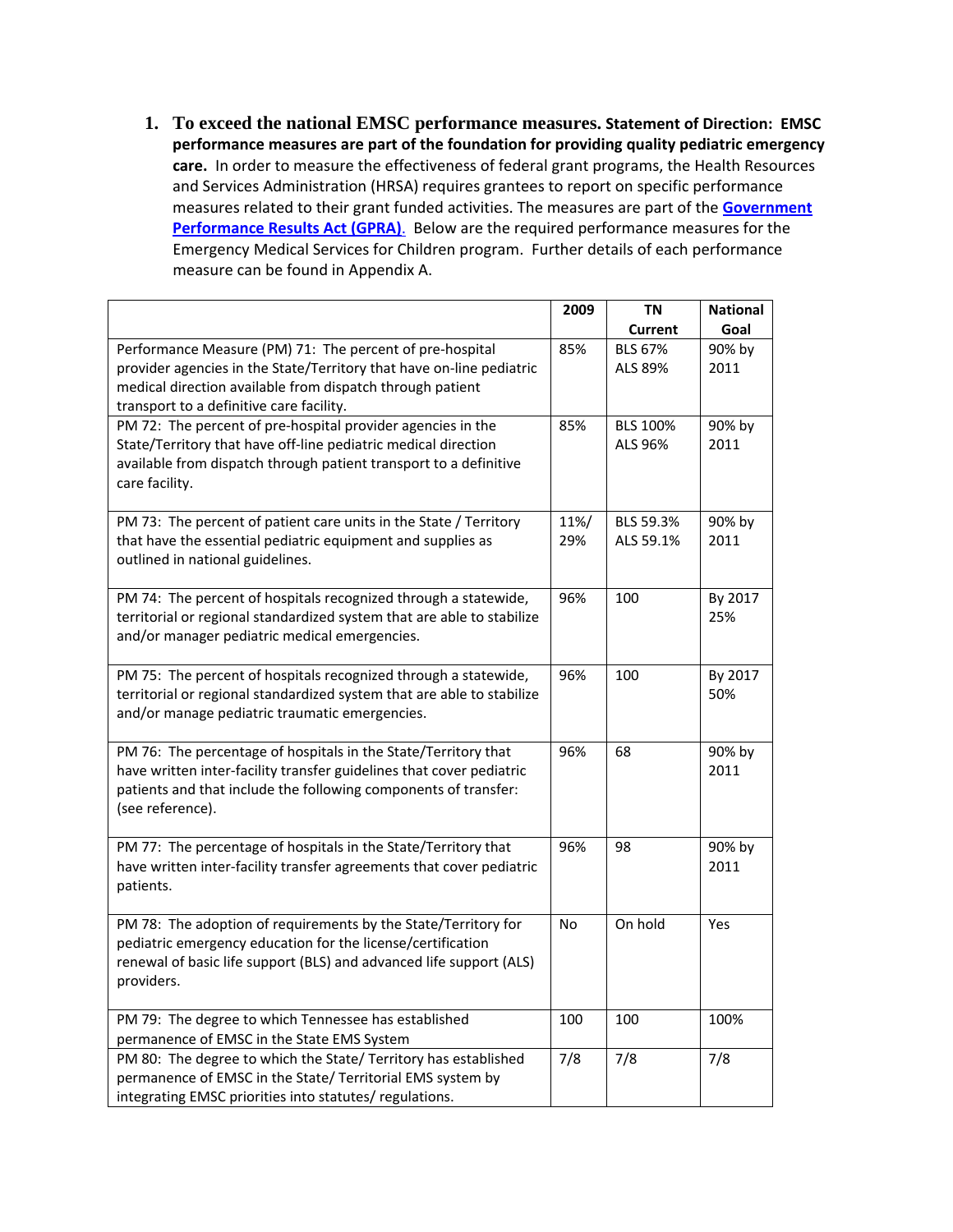## **2. To expand membership orientation and leadership capacity to address the various components to TN EMSC including CoPEC.**

This task force has given member orientation presentations at each quarterly meeting. The following topics were presented:

- a. Overview of the legislative process on how a bill becomes a law and on how an organization can communicate and advocate for improvements with their government representatives
- b. Organizational history and funding structure
- c. Expectation of members
- d. Robert's Rules of Order

## **3. To develop and integrate a statewide disaster plan for children.**

This task force has been challenged with mapping how disaster management in Tennessee is organized with respect to caring for pediatric patients. Unfortunately, this task force's research to date has discovered that the current disaster organizational and command structures within the state do not adequately address care of the pediatric patient in a disaster. The task force has also been researching how best to address this deficiency and currently there is not a streamlined way to integrate delivery of pediatric disaster care in the state's system. CoPEC is committed to supporting the agencies that are ultimately responsible for caring for Tennessee's pediatric population during a disaster. This task force will continue to research and implement the integration of pediatric disaster care within the state's current disaster organizational and command structures.

## **4. Use education (including publications) to support, develop, and disseminate current best practice for emergency medical services for children.**

This task force has successfully garnered support from all four comprehensive regional pediatric centers (LeBonheur Children's Hospital, Monroe Carell Jr. Children's Hospital at Vanderbilt, East TN Children's Hospital and Children's Hospital at Erlanger (formerly T.C. Thompson) to collect the same data elements for problematic transports to their respective institutions. After a year of data has been collected, this task force will develop case scenarios to educate healthcare providers on common errors made in the care of children during ambulance transport to emergency departments. This data collection and review followed by education of healthcare providers will then continue on a scheduled basis in order to promote the delivery of high quality pediatric emergency care in Tennessee.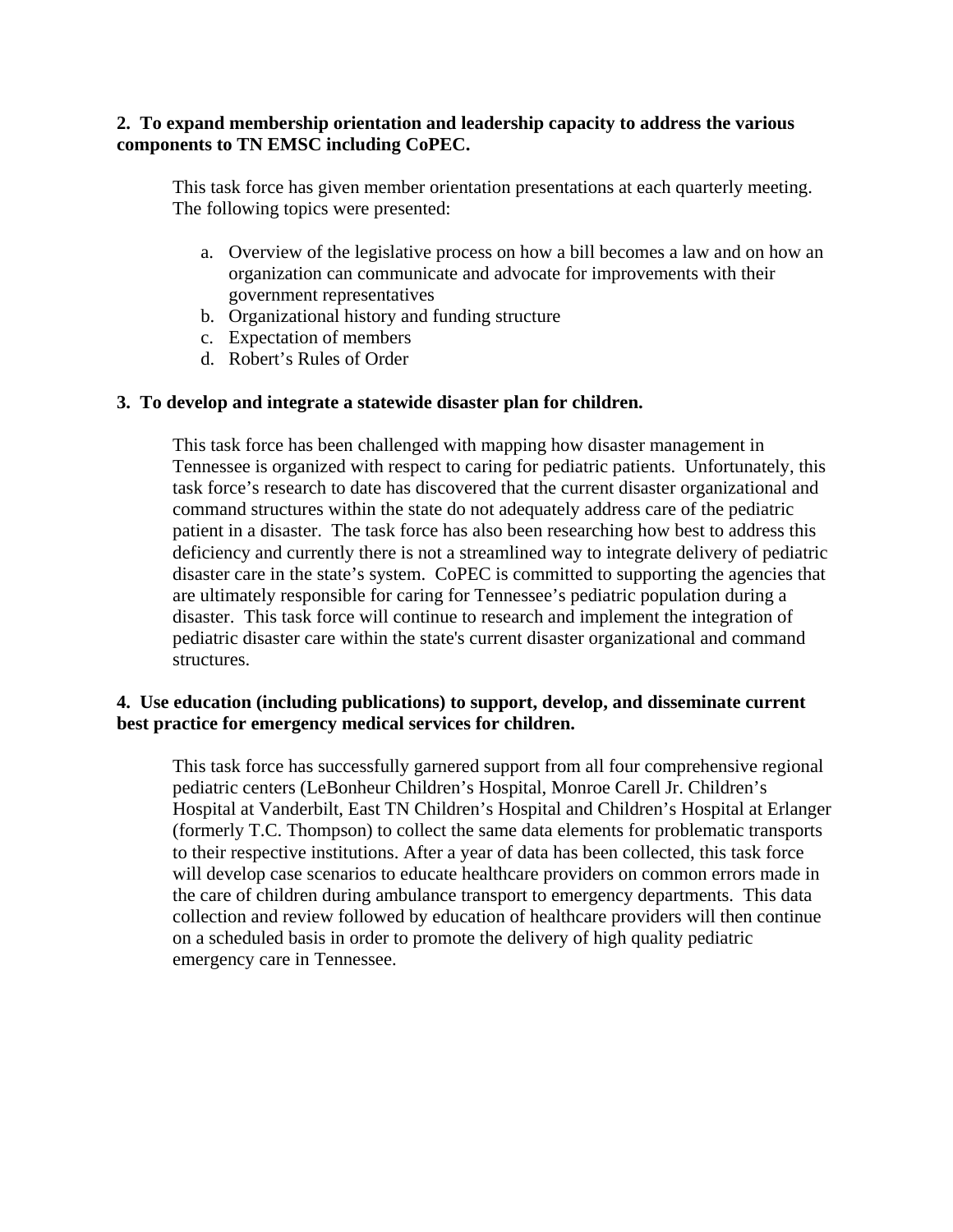## **5. Develop specific communication tools to drive and promote TN EMSC's mission to our members and communities.**

A marketing firm had been secured to assist in increasing awareness and sustain funding for TN EMSC. However, with the downturn in the economy, the marketing firm had to eliminate a portion of their in kind services. Currently, a university is being sought to secure this as a student project.

## **III. Star of Life Awards Ceremony and Dinner**

This year was the  $3<sup>rd</sup>$  annual awards ceremony held to honor the accomplishments of personnel from all regions of Tennessee who provide exemplary life-saving care to adult and pediatric patients. The ceremony includes the presentation of the actual adult or pediatric patient scenarios and reunites the EMS caregivers with the individuals they treated. Recipients are chosen from each of the eight EMS regions in the state. This is the premier event that will inaugurate EMS week within the state to recognize and honor our excellent pre-hospital providers.

Overall State Winners – Metro Moore County Ambulance Service, Metro Moore County Volunteer Fire Department and Vanderbilt LifeFlight

EMS Region 1 Award Winners – Sullivan County EMS and WellmontOne Air Transport

EMS Region 2 Award Winners – Morristown Hamblen EMS

EMS Region 3 Award Winners – Bradley County EMS and Life Force

EMS Region 4 Award Winners – Putnam County EMS

EMS Region 5 Award Winners – Cheatham County EMS and Vanderbilt LifeFlight

EMS Region 6 Award Winners – Maury Regional EMS, Maury County Fire Department and Vanderbilt LifeFlight

EMS Region 8 Award Winners – Rural Metro Ambulance and Shelby County Fire Department

#### **IV. The Needs of the State Committee on Pediatric Emergency Care**

• Since 1994, CoPEC members have provided their own travel and per diem expenses. In light of the current fiscal environment, the members are willing to continue to provide travel and per diem as in-kind support. If in the future funding is more available, then CoPEC would like to have this position reconsidered.